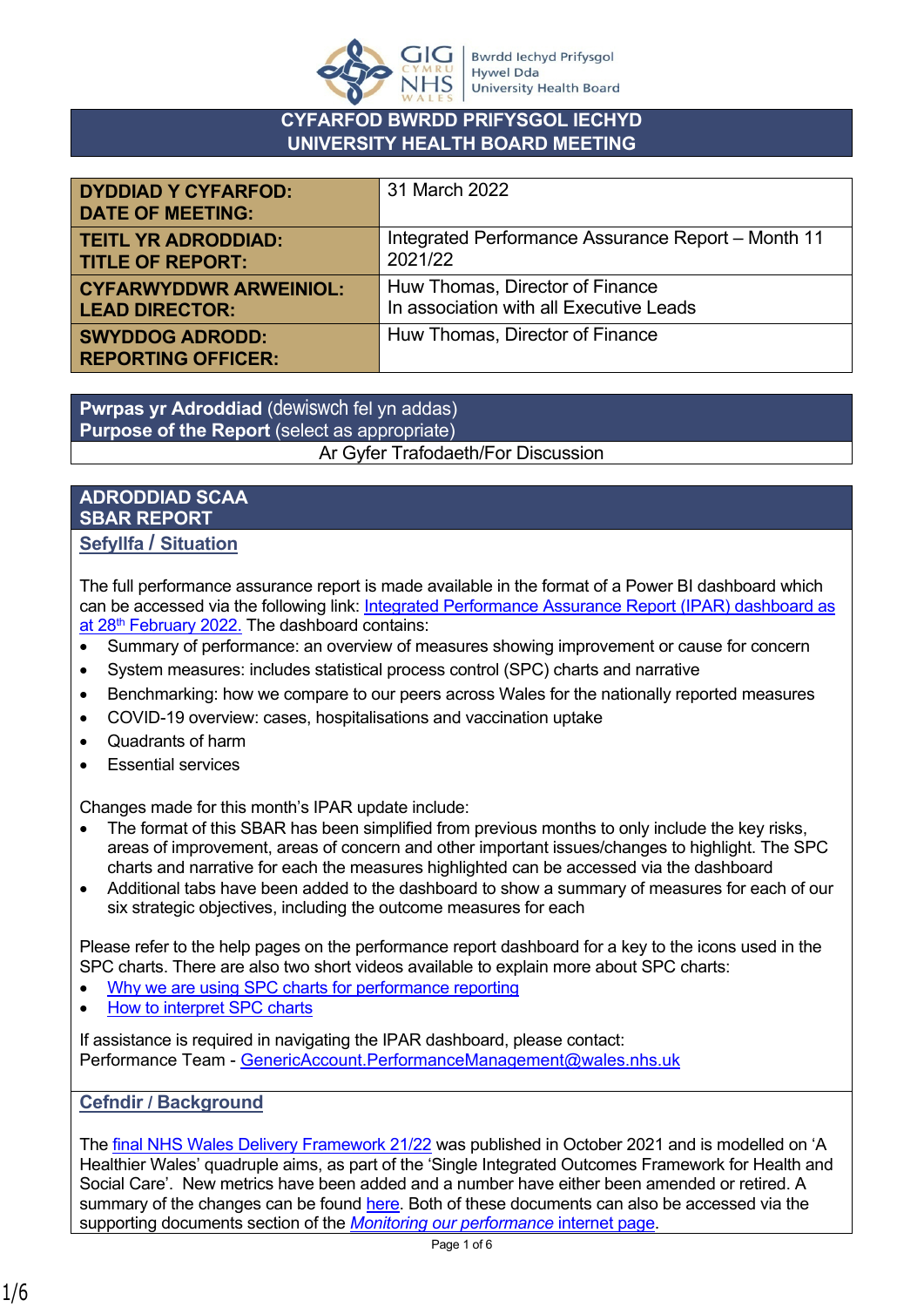

The five key risks that are impacting our performance are:

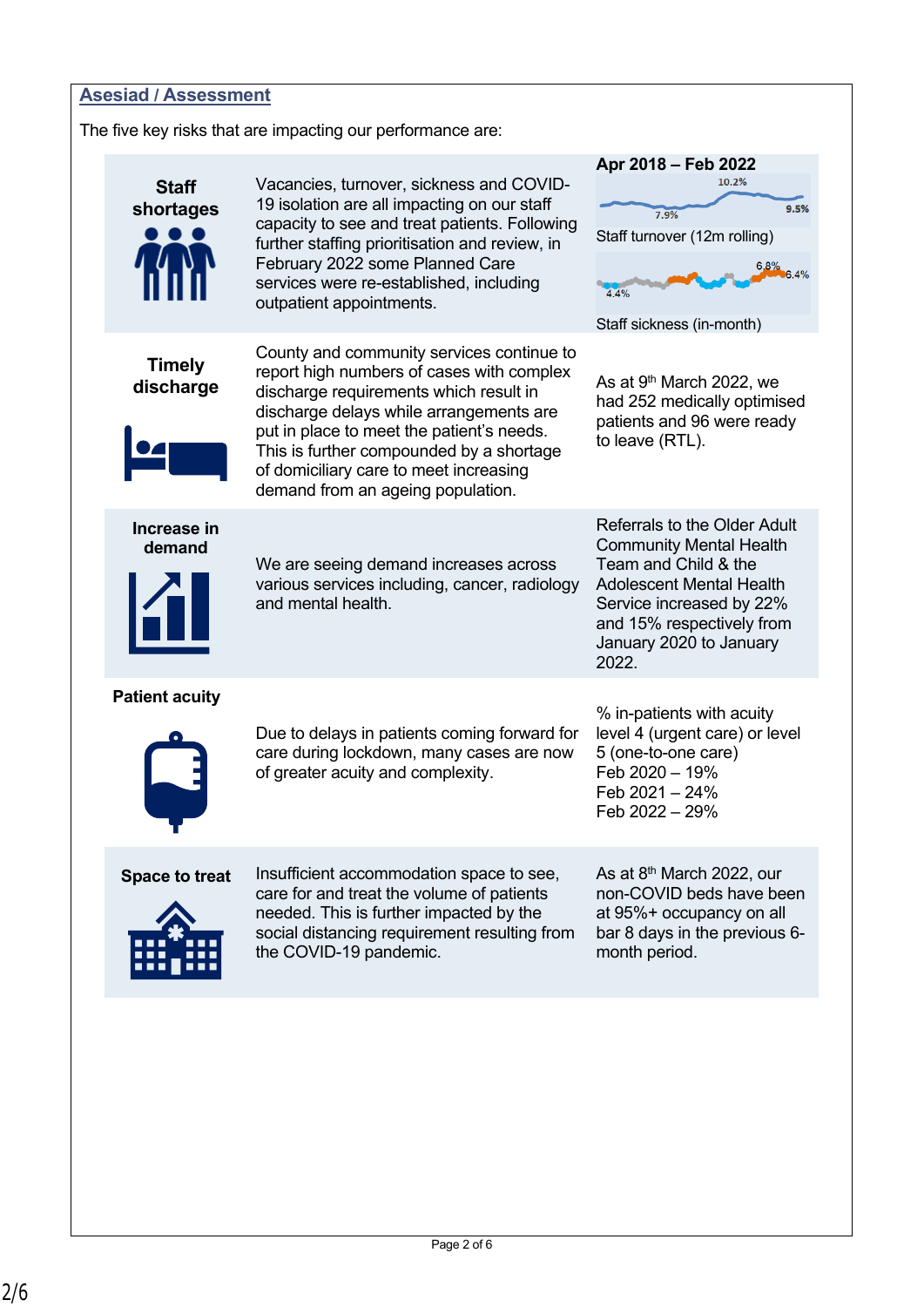#### **Key improving measures to highlight**

- **Consultants and Specialty and Associate Specialty (SAS) doctors with a job plan:** in February 2022, 88% of Consultants and SAS doctors had a job plan against the target of 90%. This is the first time since October 2020 that this metric has shown special cause improving variation.
- **Patient experience measures:** in February we saw improvement for a number of our patient experience measures:
	- $\circ$  I am listened to: 89.7% (target 80%)
	- $\circ$  I am involved in decisions about my health & care services: 84% (target 80%)
	- o I feel safe and well cared for: 95.3% (target 85%)
	- o Number accessing the Patient Experience System: 436 (target 200)
- **Core skills:** in February, 82.9% of staff achieved compliance for all completed Level 1 competencies within the Core Skills and Training Framework. Whilst this is below the target of 85%, it is no longer showing special cause concerning variation.
- **COVID-19 cases:** the number of new COVID-19 cases fell from 11,813 in January to 4,593 in February 2022.

#### **Key declining and concerning measures to highlight**

- **Mental health:** concerning performance continued in January for the following measures:
	- o Adult Psychological Therapies waits under 26 weeks: 40.7% (target 80%)
	- $\circ$  Child Neurodevelopment Assessments waits under 26 weeks: 23.1% (target 80%)
	- o Mental Health Assessments within 28 days (under 18): 5.3% (target 80%)
	- $\circ$  Mental health therapeutic interventions within 28 days (under 18): 50% (target 80%)
	- $\circ$  Patients under 18 with a valid care and treatment plan: performance in January was 76.9% (target 90%) and the first time this has been recorded as lower than 100%

The table below illustrates the demand growth for mental health services:

| <b>Waiting lists</b>      | <b>Jan '20</b> | <b>Jan '21</b> | <b>Jan '22</b> | % change Jan '20<br>to Jan '22 |
|---------------------------|----------------|----------------|----------------|--------------------------------|
| CAMHS ASD                 | 709            | 1,158          | 1,651          | $+133%$                        |
| Adult ADHD                | 612            | 584            | 1,153          | +88%                           |
| Adult ASD                 | 549            | 666            | 954            | $+74%$                         |
| <b>CAMHS ADHD</b>         | 309            | 384            | 372            | $+20%$                         |
| <b>IPTS</b>               | 673            | 790            | 797            | $+18%$                         |
| LD Psychology & Behaviour | 109            | 130            | 118            | $+8%$                          |
| <b>Adult Psychology</b>   | 112            | 130            | 60             | -46%                           |
| Perinatal                 | 294            | 52             | 125            | $-57%$                         |

**ADHD** Attention Deficit Hyperactivity Disorder **IPTS** Integrated Psychological Therapy Services<br> **AD** Learning Disabilities<br> **ID** Learning Disabilities **Autism Spectrum Disorder CAMHS** Child and Adolescent Mental Health Service

**Referral to treatment:** concerning performance continued in February 2022:

- o Patients waiting under 26 weeks 55.9% (target 95%)
- $\circ$  Patients waiting over 36 weeks 30,415 (target 0). However, this is an improvement from the January 22 position (31,207).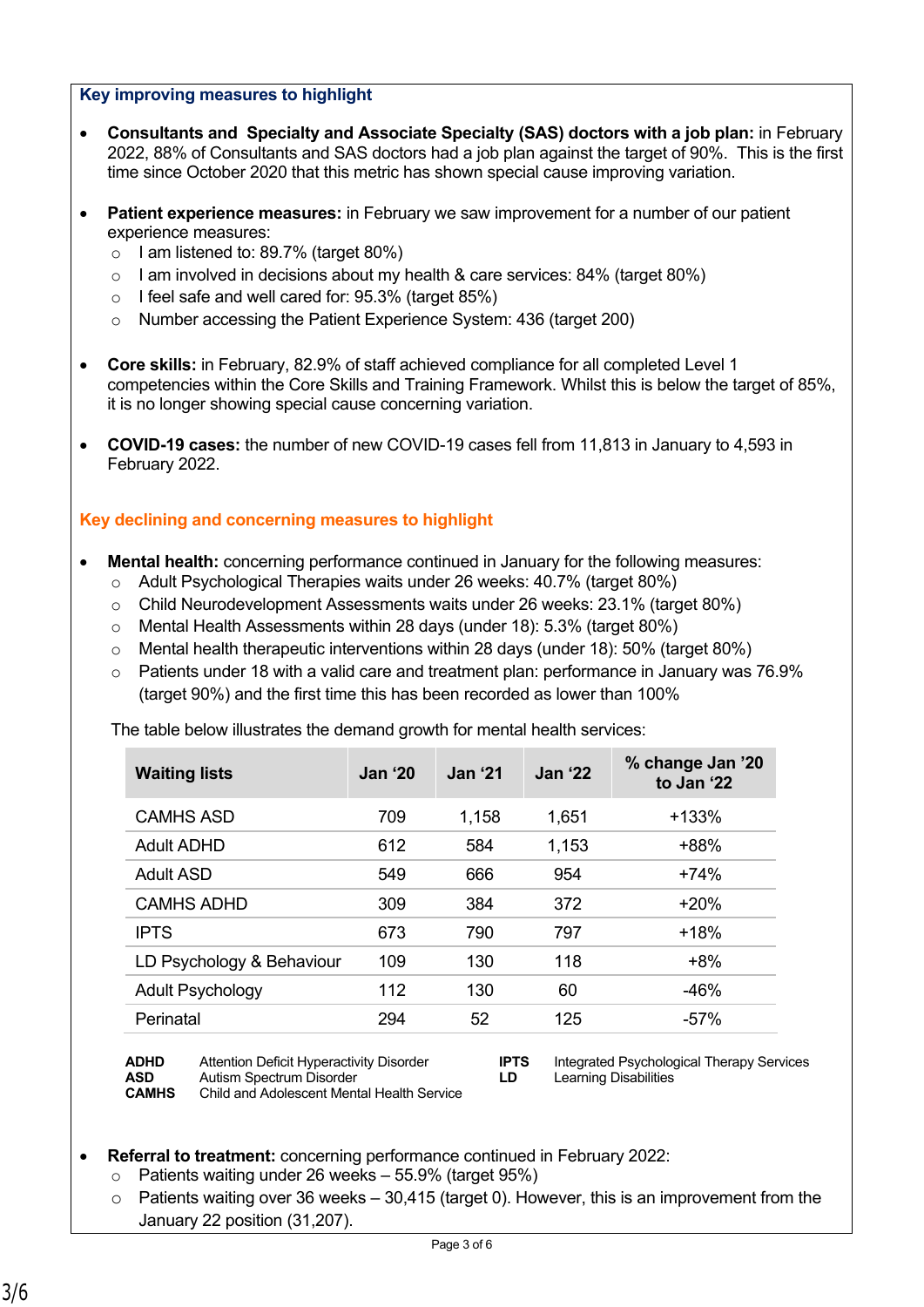- **Unscheduled care:** concerning performance continued in February 2022:
	- o Red call responses within 8 minutes: 52.5% (target 65%)
	- o Ambulance handovers >1 hour: 813 (target 0)
	- o A&E 4 hour waits: 68.3% (target 95%). Lowest performance in Glangwilli Hospital (56%) and Withybush Hospital (59%)
	- o A&E 12 hour waits: 1,017 (target 0). All 4 acute sites are showing concerning variation
- **Cancer:** against a target of 75%, in January 48% of patients started their first definitive cancer treatment within 62 days from the point of suspicion. Performance is now showing special cause concerning variation and is under the lower process limit.
- **Therapies:**
	- $\circ$  Occupational therapy: breaches have increased for the 6th consecutive month with 413 patients wating over 14 weeks for this service against the target of 0
	- o Dietetics: in February there were 115 patients wating over 14 weeks for this service against the target of 0. However, there are now fewer breaches than the 187 reported for December 2021
	- $\circ$  Clinical Musculoskeletal Assessment and Treatment service (CMATs): in February there were 116 patients wating over 6 weeks for this service against the target of 0
- **Measles, mumps and rubella (MMR) vaccination:** performance continued to deteriorate, failing to meet the 95% target for the first 9 months of 2021/22. There are not yet enough data points (15 or more) to produce an SPC chart.

**Other important areas/changes to highlight**

- **Patient safety incidents causing harm:** this measure has changed from the number of incidents causing some level of harm in previous iterations to patient safety incidents causing moderate, severe or catastrophic harm (levels 3, 4 or 5) as a percentage of all patient safety incidents at both the reporting stage (open) and identified post investigation (closed).
- **Ophthalmology R1 appointments:** due to an error within the data source last month, data for December 2021 has been revised from 39.1% to 71.9% and the measure now shows common cause variation.
- **Usage of carbon friendly inhalers:** we are now reporting the percentage of dry powder inhalers and soft mist inhalers prescribed out of total number of inhalers prescribed. These inhalers emit significantly less greenhouse gas emissions than metered dose inhalers. Figures are provided by the All Wales Therapeutics and Toxicology Centre.
- **Carbon totals from waste including food waste:** we are now reporting the total carbon emissions from waste including food waste (in metric tonnes of carbon dioxide equivalent). The total carbon emissions are calculated in accordance with the ['Government conversion factors for company](https://www.gov.uk/government/collections/government-conversion-factors-for-company-reporting)  [reporting of greenhouse gas emissions'](https://www.gov.uk/government/collections/government-conversion-factors-for-company-reporting) provided by the Department for Business, Energy & Industrial Strategy, and include the following:
	- o Recycling and waste recovered from landfill
	- o Black bag waste not recovered from landfill
	- o Deep landfill (offensive sanitary waste)
	- o Incinerated clinical waste
	- o Anaerobic digestion (patient and staff food waste)
- **Percentage of patients reporting a positive experience attending emergency departments:** a target of 85% has been proposed for this patient experience measure, the Board is asked to review the proposal and advise of any changes required.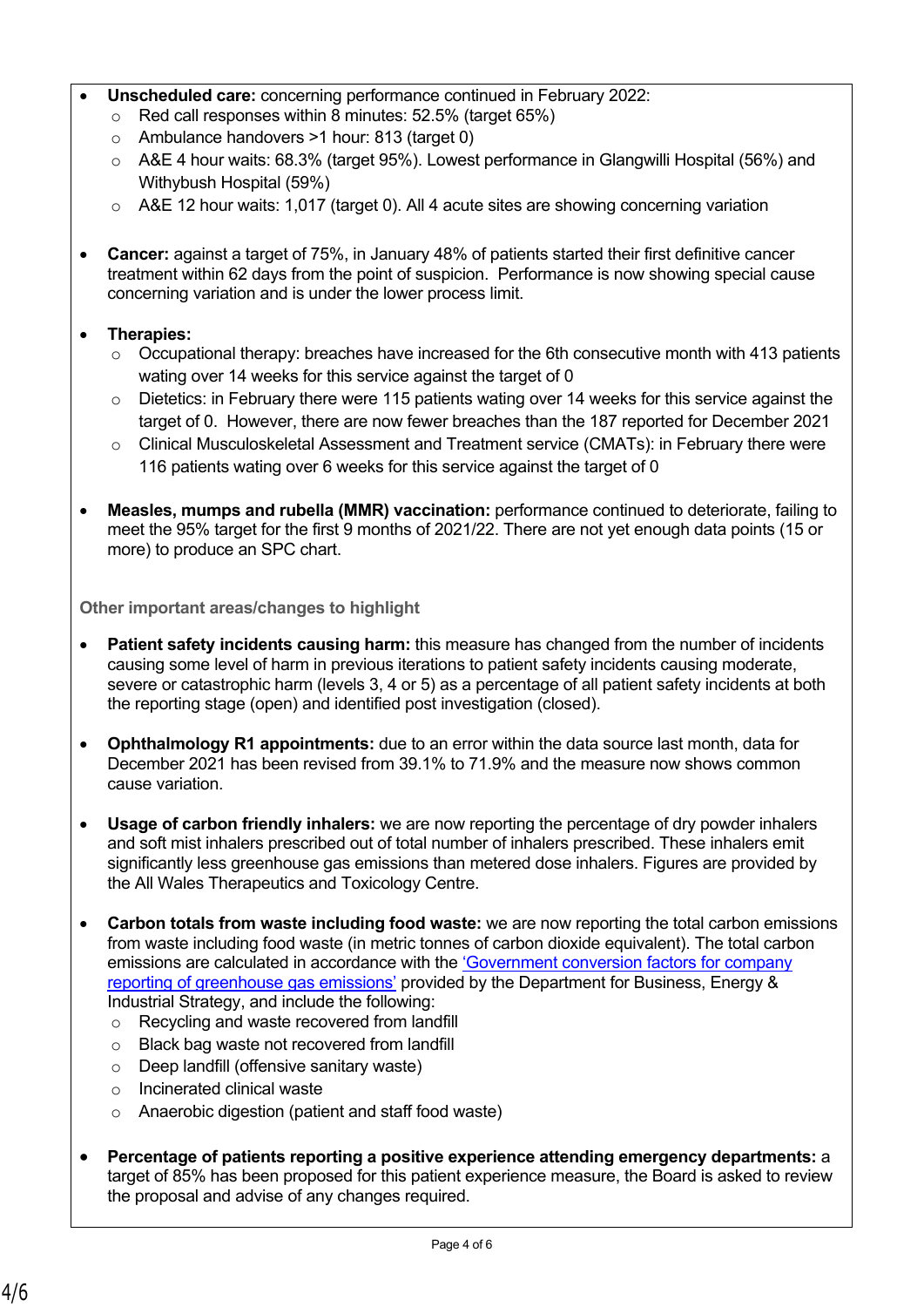# **Argymhelliad / Recommendation**

The Board is asked to consider and advise of any issues arising from the IPAR – Month 11 2021/22.

| Amcanion: (rhaid cwblhau)<br><b>Objectives: (must be completed)</b>                                                                                      |                                                                                                                                                                                                                                                                                                                               |
|----------------------------------------------------------------------------------------------------------------------------------------------------------|-------------------------------------------------------------------------------------------------------------------------------------------------------------------------------------------------------------------------------------------------------------------------------------------------------------------------------|
| Cyfeirnod Cofrestr Risg Datix a Sgôr<br>Cyfredol:<br>Datix Risk Register Reference and<br>Score:                                                         | Not applicable                                                                                                                                                                                                                                                                                                                |
| Safon(au) Gofal ac lechyd:<br>Health and Care Standard(s):                                                                                               | All Health & Care Standards Apply                                                                                                                                                                                                                                                                                             |
| Amcanion Strategol y BIP:<br><b>UHB Strategic Objectives:</b>                                                                                            | All Strategic Objectives are applicable                                                                                                                                                                                                                                                                                       |
| <b>Amcanion Llesiant BIP:</b><br><b>UHB Well-being Objectives:</b><br><b>Hyperlink to HDdUHB Well-being</b><br><b>Objectives Annual Report 2018-2019</b> | 2. Develop a skilled and flexible workforce to meet the<br>changing needs of the modern NHS<br>4. Improve Population Health through prevention and<br>early intervention, supporting people to live happy and<br>healthy lives<br>8. Transform our communities through collaboration with<br>people, communities and partners |

| <b>Gwybodaeth Ychwanegol:</b>        |                                                     |
|--------------------------------------|-----------------------------------------------------|
| <b>Further Information:</b>          |                                                     |
| Ar sail tystiolaeth:                 | NHS Wales Delivery Framework 2021-22                |
| <b>Evidence Base:</b>                |                                                     |
|                                      |                                                     |
| <b>Rhestr Termau:</b>                | PODCC - People, Organisational Development &        |
| <b>Glossary of Terms:</b>            | <b>Culture Committee</b>                            |
|                                      | SDODC - Strategic Development & Operational         |
|                                      | <b>Delivery Committee</b>                           |
|                                      | <b>SRC</b> – Sustainable Resources Committee        |
| Partïon / Pwyllgorau â ymgynhorwyd   | Finance, Performance, Quality and Safety, Nursing,  |
| ymlaen llaw y Cyfarfod Bwrdd Iechyd  | Information, Workforce, Mental Health, Primary Care |
| Prifysgol:                           | Strategic Development & Operational Delivery        |
| Parties / Committees consulted prior | Committee                                           |
| to University Health Board:          | People, Organisational Development & Culture        |
|                                      | Committee                                           |

| <b>Effaith: (rhaid cwblhau)</b>    |                                                          |
|------------------------------------|----------------------------------------------------------|
| Impact: (must be completed)        |                                                          |
| <b>Ariannol / Gwerth am Arian:</b> | Better use of resources through integration of reporting |
| <b>Financial / Service:</b>        | methodology                                              |
| <b>Ansawdd / Gofal Claf:</b>       | Use of key metrics to triangulate and analyse data to    |
| <b>Quality / Patient Care:</b>     | support improvement                                      |